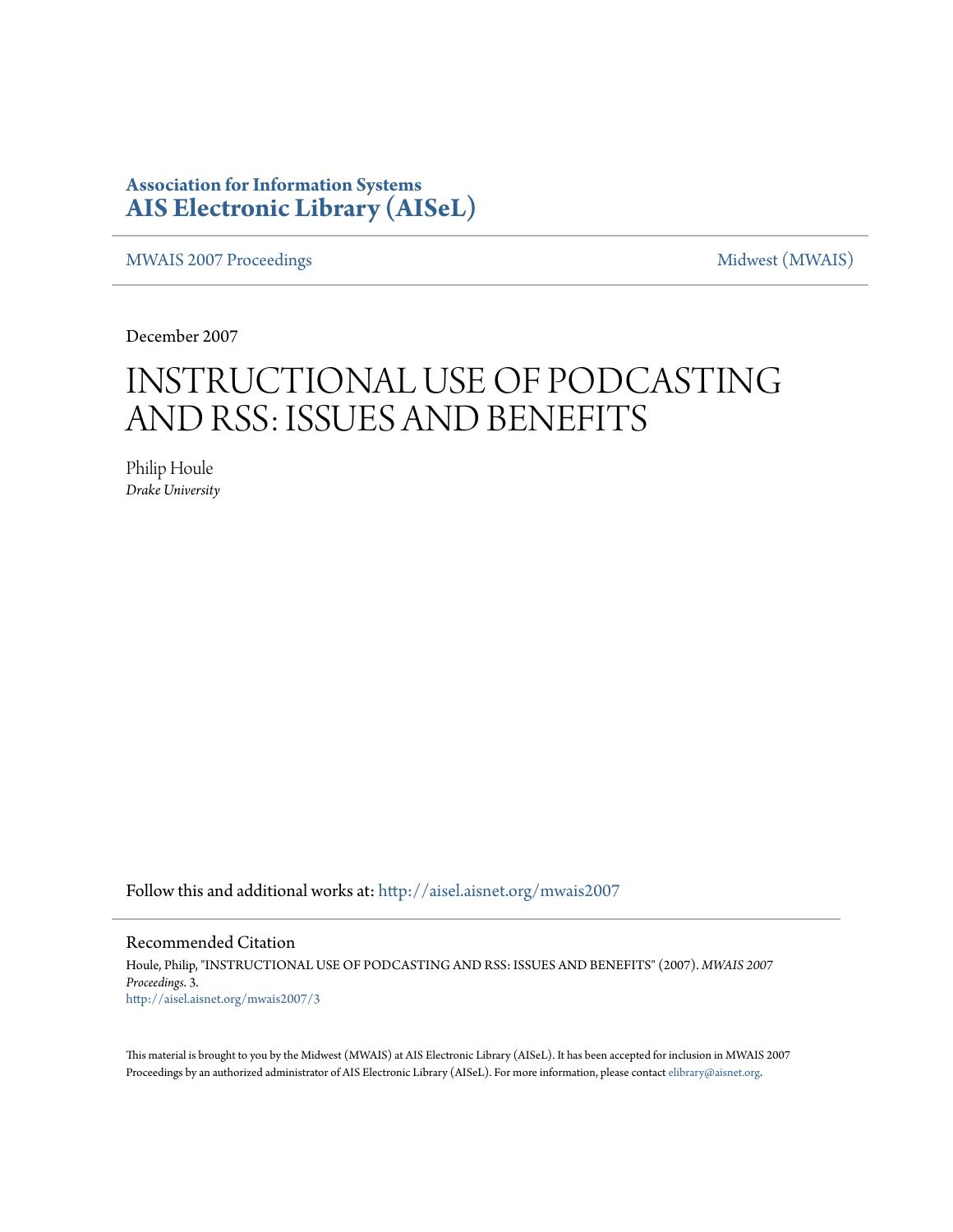## **INSTRUCTIONAL USE OF PODCASTING AND RSS: ISSUES AND BENEFITS**

**Philip A Houle**  Drake University phil.houle@drake.edu

#### **ABSTRACT**

*As we face the challenges of using technologies such as RSS and podcasting in our classrooms, a number of questions and issues arise. This panel session will attempt to identify and characterize some of these issues.* 

#### **KEYWORDS**

Podcasting, RSS, Blackboard, Distance Learning

#### **PANEL SESSION**

As we face the challenges of using technologies such as RSS and podcasting in our classrooms, a number of questions and issues arise. This session will attempt to identify and characterize these issues. Possible questions and issues include:

- How does the IT support at one's institution encourage or discourage our investing in learning to use these technologies?
- Why do it? Is it a fad or is it a genuine improvement in the delivery of education?
- What are impacts of RSS and podcasting on the traditional classroom environment?
- What are the issues and risks of publishing via RSS and podcasting on the WWW versus restricting access to only students enrolled in the class?
- How does the use of RSS and podcasting fit in with the use of course management systems such as Blackboard, Moodle, etc?